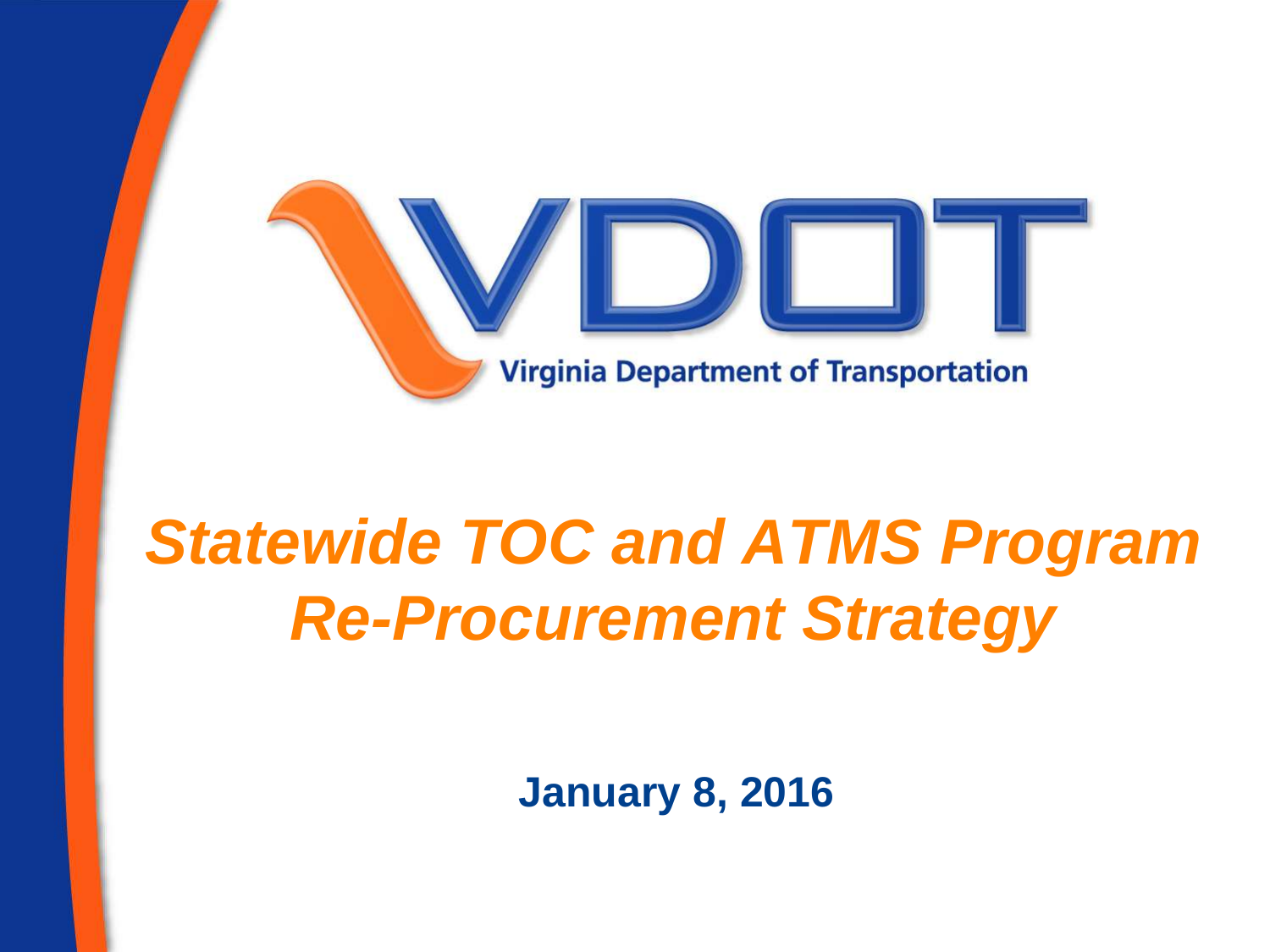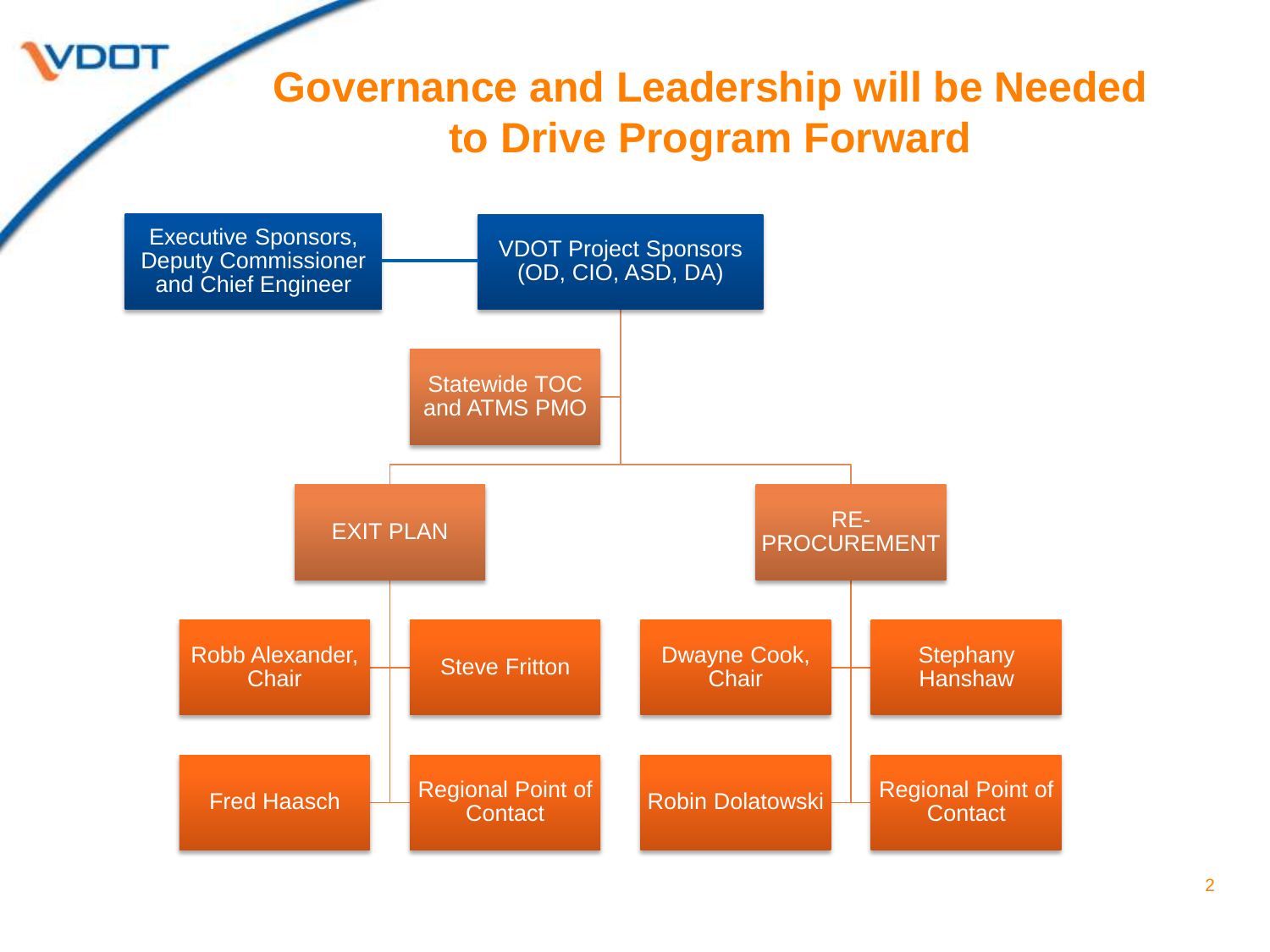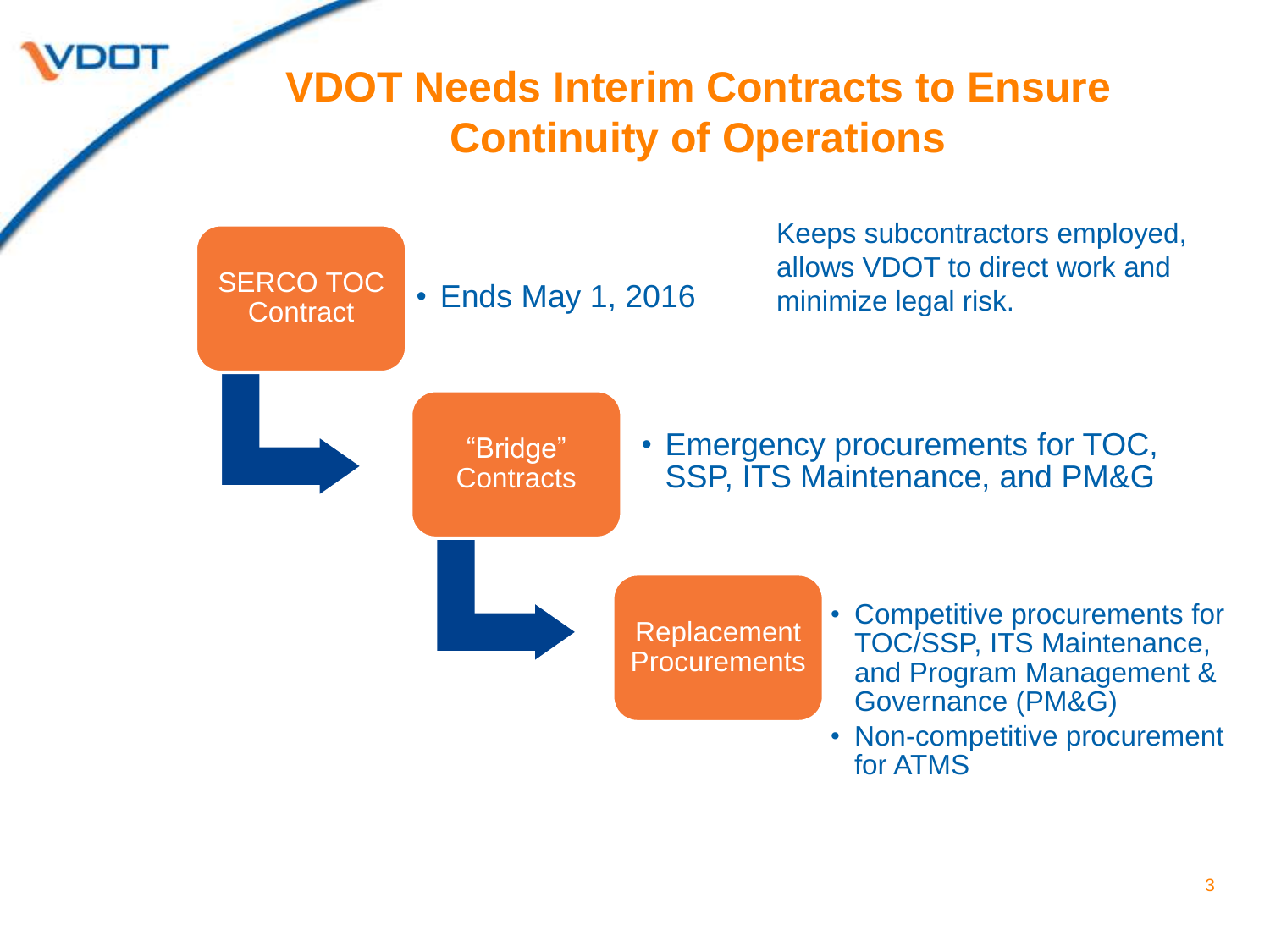

#### **VDOT in Process of Executing Bridge Contracts**

- **VDOT awarded an emergency contract for TOC Control Room Floor Services to Iteris for 24 months.**
- **VDOT expects to award an emergency contract for Program Management and Governance Services to Iteris in January 2016.**
- **VDOT expects to award an emergency contract for ITS Maintenance to Elite (with DTS) in January 2016.**
- **VDOT expects to execute an emergency contract for highavailability infrastructure in January 2016.**
- **VDOT expects to execute a emergency contract for SSP Fleet Services to Automotive Rentals, Inc. (ARI) and an emergency contract for SSP Operators/personnel in January 2016.**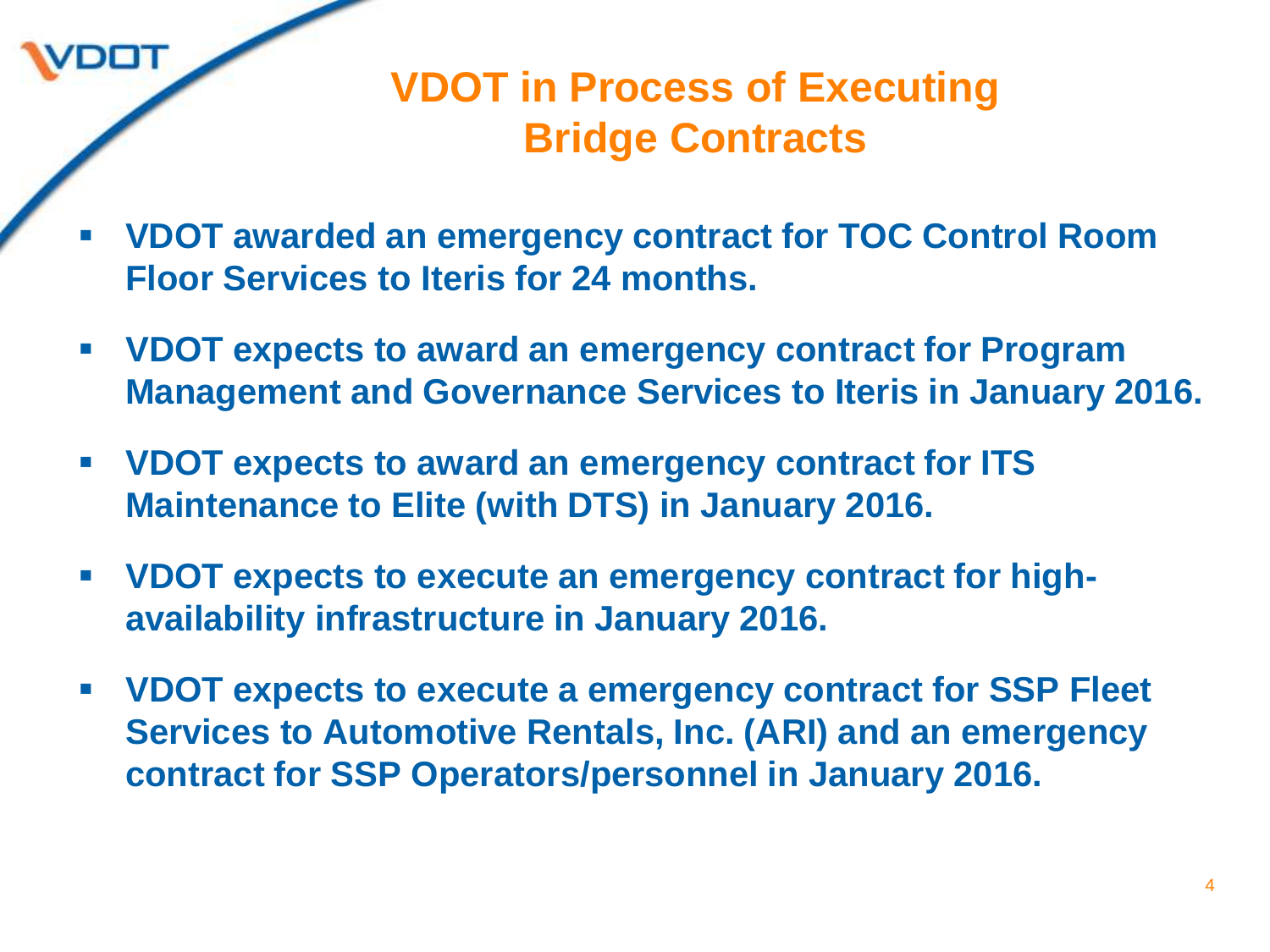**VDOT will Change How Services are Re-procured**

- **Re-procure SSP/TOC, ATMS, and ITS Maintenance as 3 separate contracts.**
	- **Reduces risk and aligns with marketplace.**
- **VDOT will coordinate between all 3 contracts using Program Management and Governance Services.**
- **Performance Measures will be re-written to:**
	- **Focus on Desired Outcomes,**

- **Simplify administration of performance measures,**
- **Provide opportunity to earn incentives, cost neutral period and disincentives.**
- **Objectives to be achieved through re-procurement:**
	- **Focus on improving service delivery to achieve desired outcomes**
	- **Same or lower cost compared to existing contract**
	- **Simplify Contract Administration and provide clear direction to field**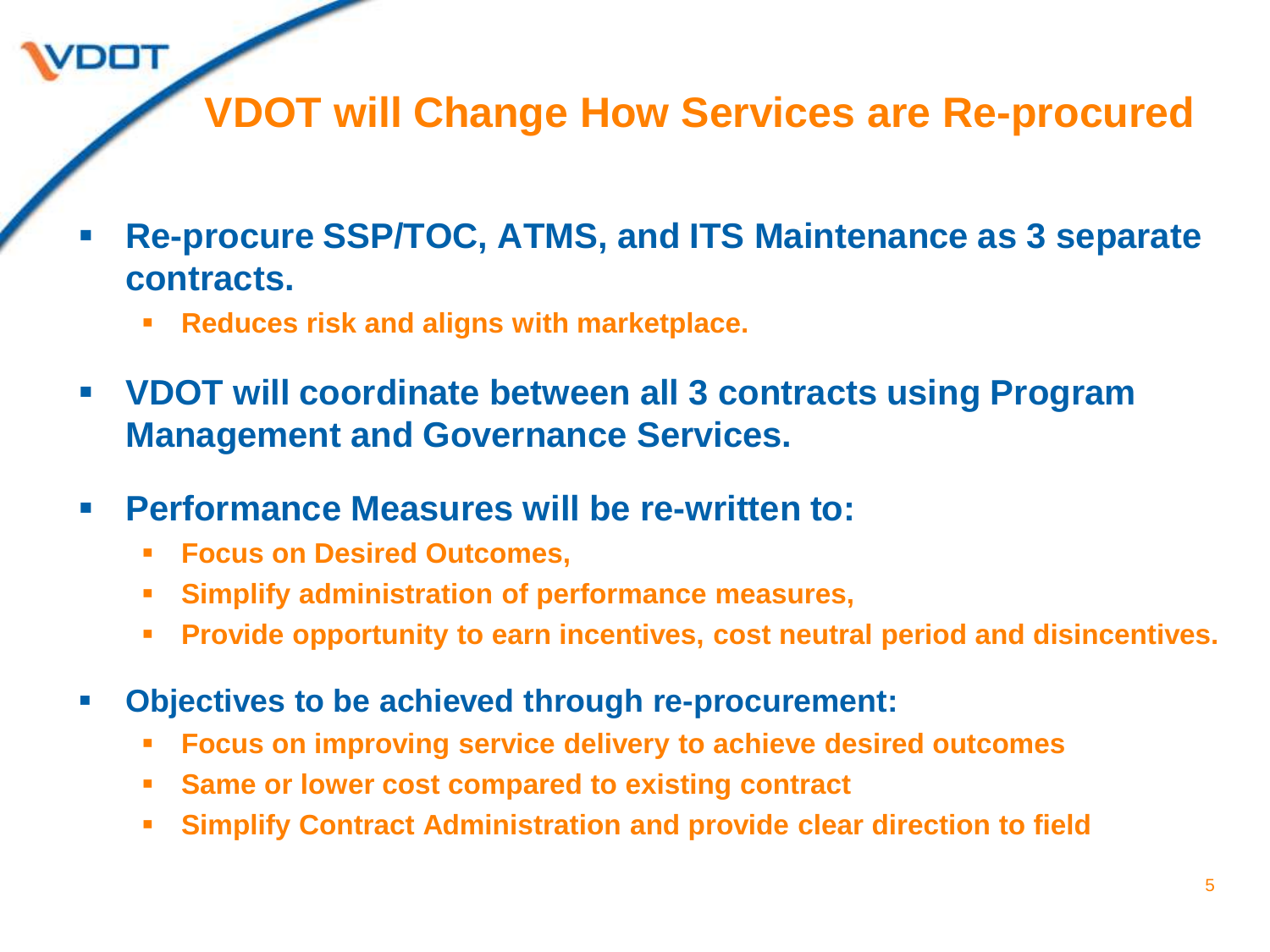#### **VDOT's Operations Program**

- A **core** part of VDOT's mission to plan, deliver, **operate** and maintain a world-class transportation system
- Program is focused on the user/driver to maximize system reliability and maintain system access
- Statewide interoperability between 5 operating regions
	- **Transportation Operations Centers** (TOC's) in **Hampton Roads, NOVA, Richmond, Salem and Staunton**
- Provides information and situational awareness to VDOT management and public



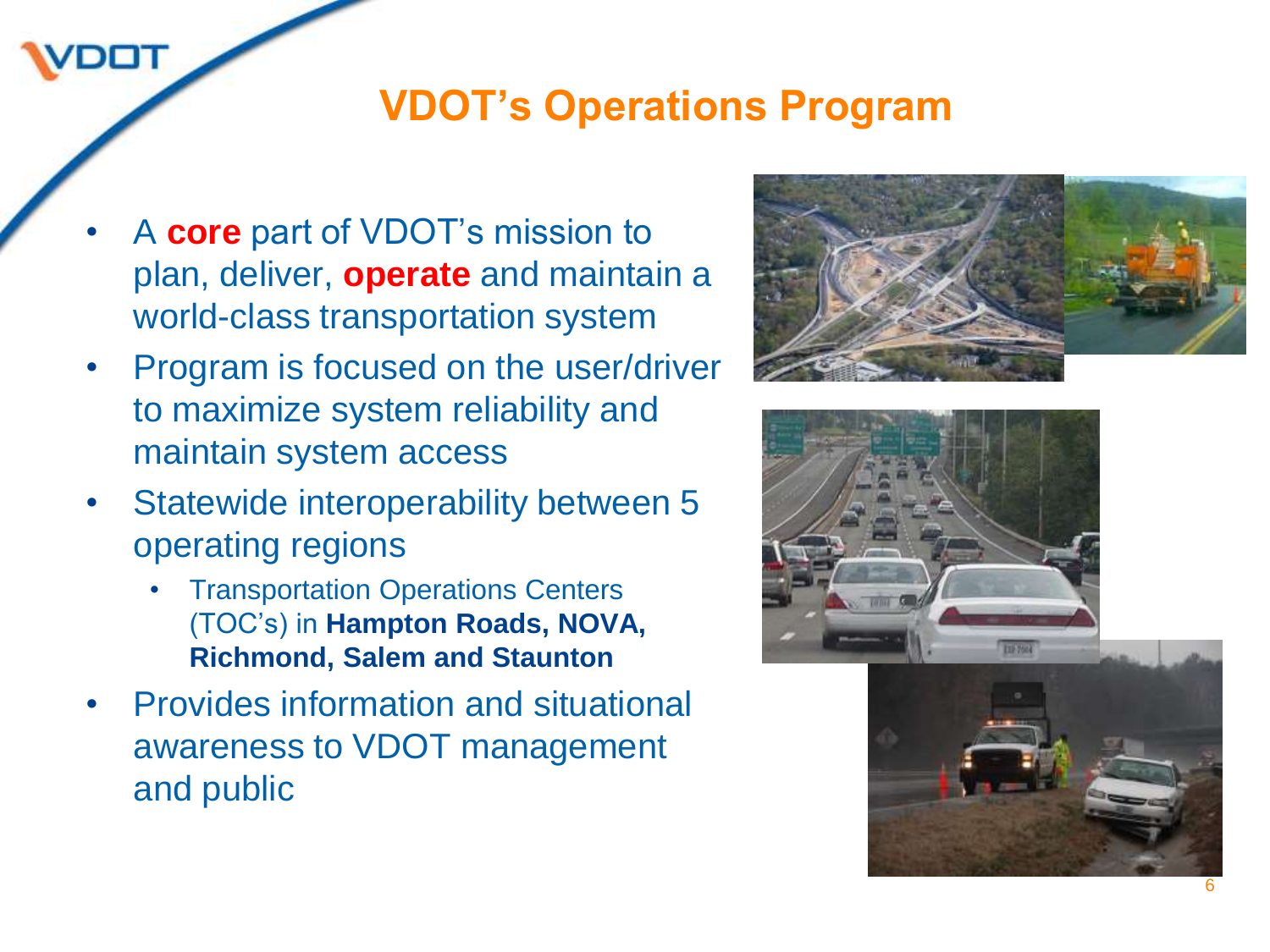|  |                                        | <b>Improve Service Delivery to Achieve</b><br><b>Desired Outcomes</b>                                                        |
|--|----------------------------------------|------------------------------------------------------------------------------------------------------------------------------|
|  |                                        | <b>Desired Outcome</b>                                                                                                       |
|  | <b>TOC Floor</b><br><b>Operations</b>  | • Provide effective traffic management strategies.                                                                           |
|  |                                        | • Actively participate in the timely resolution of incidents.                                                                |
|  |                                        | • Disseminate accurate and timely information to motorists and stakeholders.                                                 |
|  |                                        | • Maintain situational awareness on how Transportation System is operating.                                                  |
|  | <b>Safety Service</b><br><b>Patrol</b> | • Resolve incidents in a timely manner with safe and quick clearance.                                                        |
|  |                                        | Provide assistance to motorists within areas of defined route coverage in a<br>$\bullet$<br>courteous and dependable manner. |
|  |                                        | • Operate as an extension of the TOC by providing accurate, timely, and appropriate<br>information.                          |
|  |                                        | • Work within the incident command structure on-site, when possible.                                                         |
|  | <b>ITS Field</b><br><b>Maintenance</b> | • Deliver ITS field device operational availability, when needed.                                                            |
|  |                                        | • Provide transparent and easy-to-use tools to manage a consistent state-wide ITS<br>Maintenance Program.                    |
|  |                                        | • Protect the value of the client's (VDOT) assets and reduce the total cost of<br>ownership.                                 |
|  | <b>ATMS</b>                            | • Enterprise approach to lower total ownership cost.                                                                         |
|  |                                        | • Statewide interoperability between TOC's, Regions and Districts.                                                           |
|  |                                        | $\overline{7}$<br>• Facilitate ability of TOC to achieve desired outcomes.                                                   |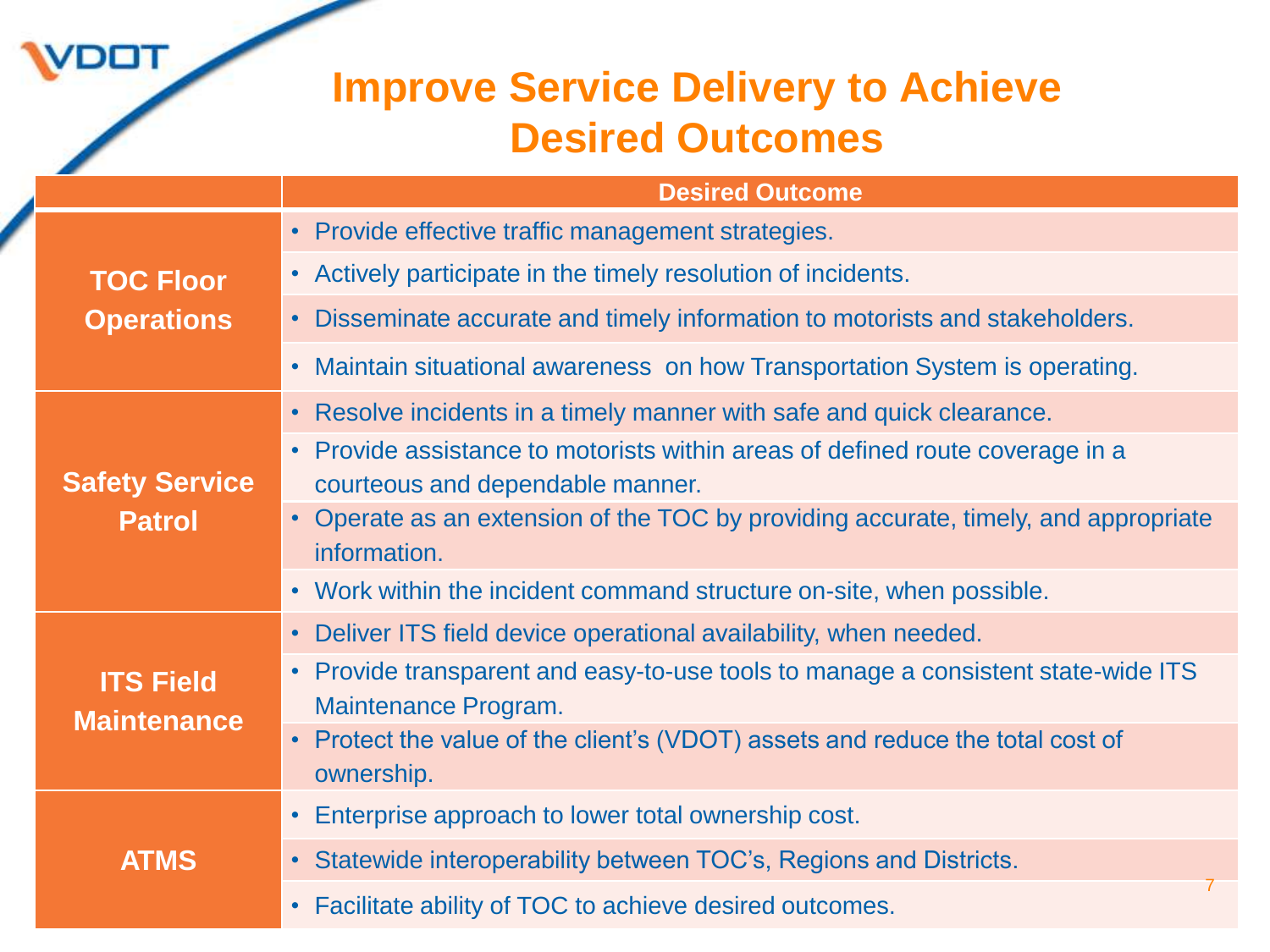### **Safety Service Patrol (SSP) and TOC Floor bundled to Achieve Statewide Interoperability**

- **Advertise competitive RFP as no more than 2 statewide contracts.**
- **Contractor provides trucks, equipment and consumables.**
	- **AVL on 100% of fleet capable of real-time and historic data.**
	- **Payment for SSP services will begin once on Interstate System.**
- **VDOT provides bases of operation.**

- **VDOT will transfer existing SSP Fleet.**
	- **95% of trucks must meet equipment and graphics standards within 6 months of award.**
	- **Create a statewide SSP Surge Fleet, where only 25% must meet equipment and graphic standards.**
- **VDOT and Contractor will jointly develop all SOP's.**
- **Contractor provides all SSP and TOC Training.**
	- **Cross training between SSP and TOC Control Room Floor.**
	- **Interoperability built into training.**
- **Incident Management Response capability beyond SSP as optional Task Orders.**
- **Contractor provides all Control Room staffing.**
	- **Traffic Operations Center, Signal Operations, Customer Service Center augmentation**
- **Exercises Interoperability function periodically.** <sup>8</sup>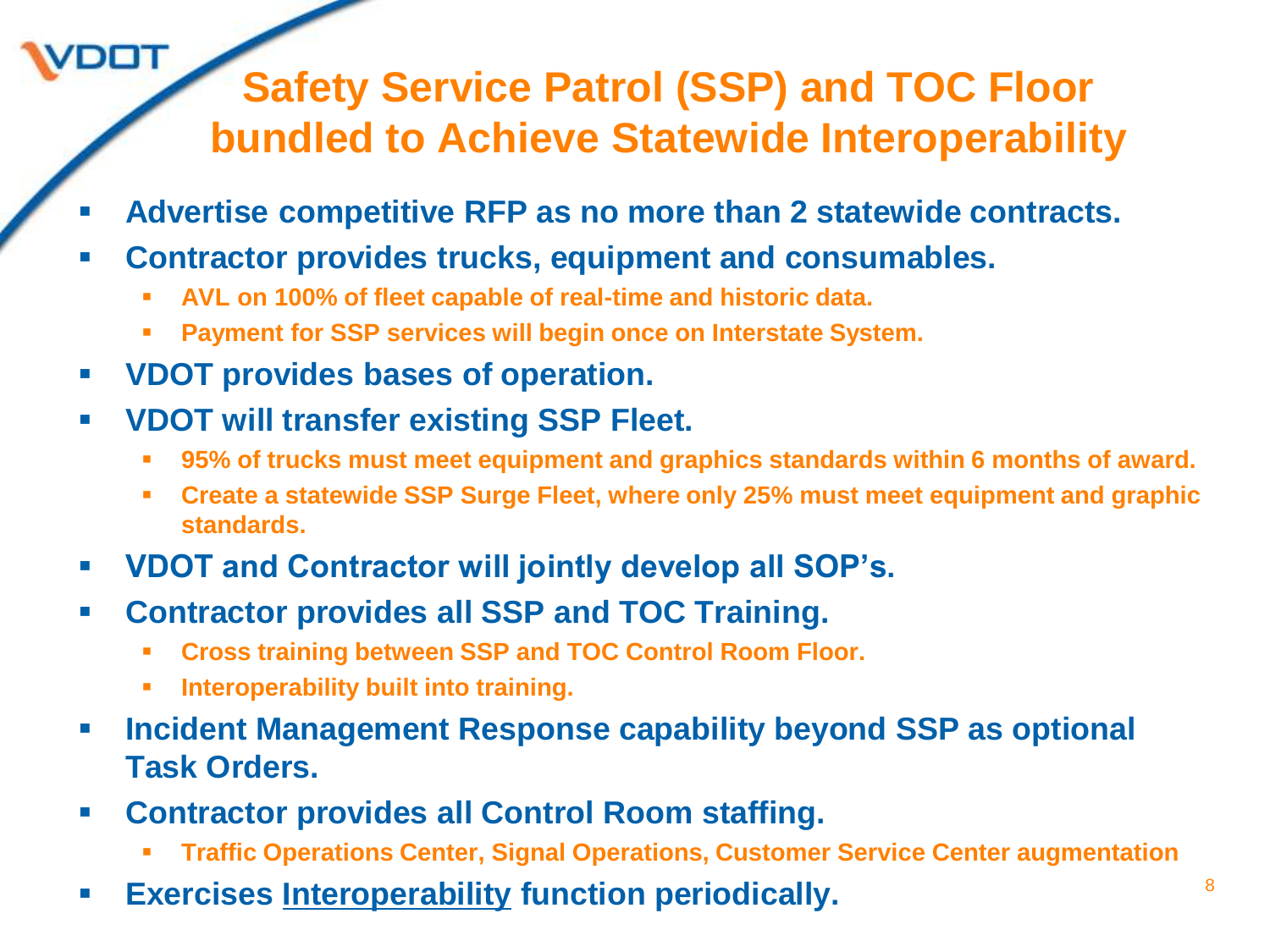### **ITS Maintenance Separated into Regional Contracts to Increase Competition and Lower Price**

- **Contract will be developed to award between 1 to 5 lots upon VDOT's choosing depending on price.**
	- **To be advertised as 2-Step Procurement and award to lowest responsive bidder.**
- **Contractor provides Preventive Maintenance (PM) and Responsive Maintenance to perform troubleshooting, diagnosis and repair.**
	- **Replace defective equipment from spare parts inventory.**

- **VDOT Assets Subject to Task Order list to include underground and civil repairs.**
- **Develop unit pricing for repairs similar to construction contracts.**
- **Contractor maintains and relocates VDOT owned portable ITS devices.**
- **Contractor provides inventory maintenance and depot locations.**
- **VDOT will transfer existing ITS Spare Parts Inventory to contractor.**
- **Contractor handles underground utility locating and marking; and utility coordination.**
- **Network Operations Center (NOC) and Maintenance Management System (MMS) are excluded from ITS Maintenance, only coordination.**
- **New ITS Construction capability available through optional Task Orders.**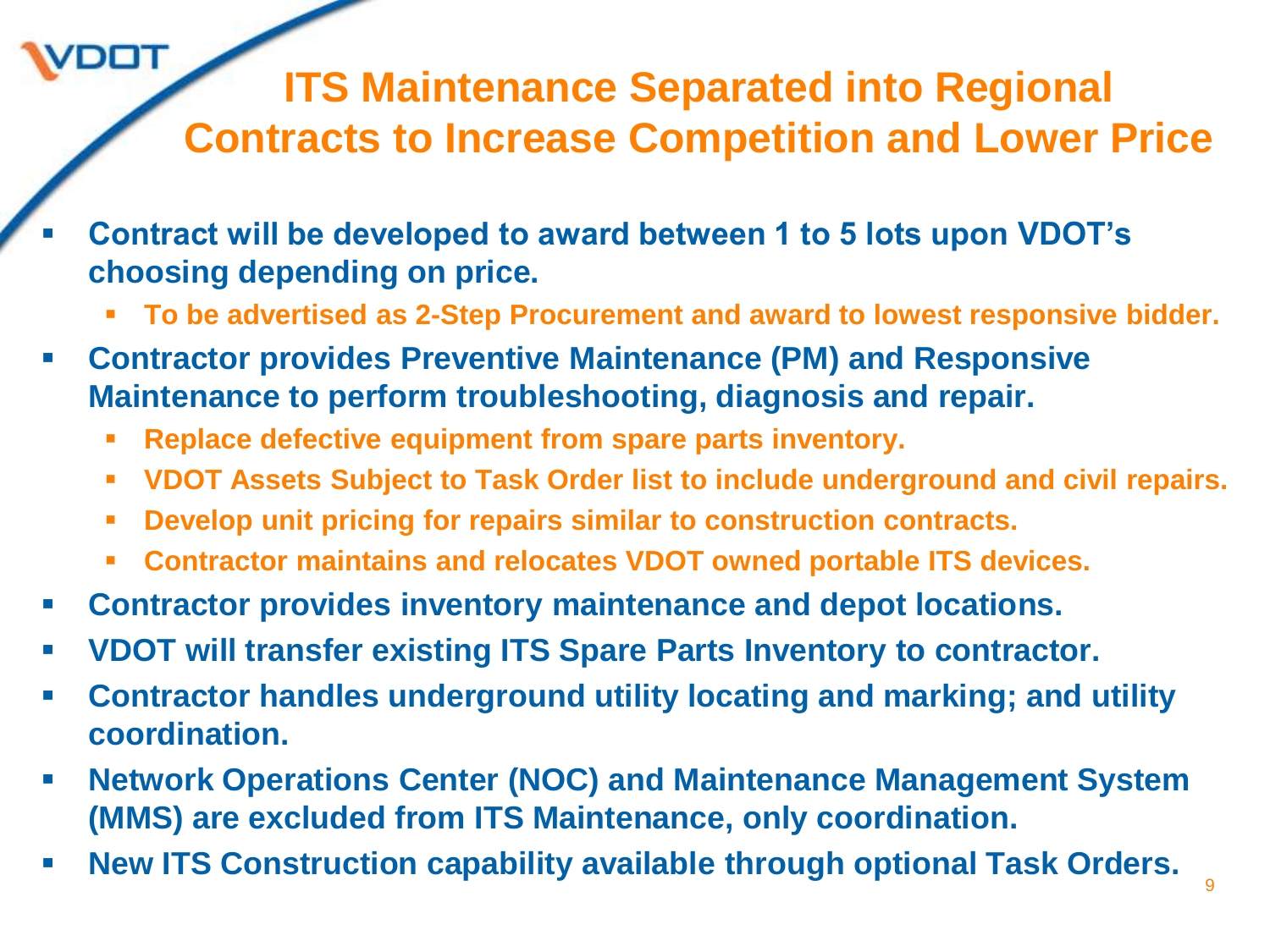#### **Program Management is led by VDOT and Augmented by Contract Staff**

- **VDOT and augmented Program Management staff will maintain Master Project Schedule to coordinate Service Delivery between SSP/TOC, ITS Maintenance and ATMS contracts.**
- **VDOT and augmented PM staff will manage contract performance measures and tie to agency goals/objectives, including dashboard tools.**
- **VDOT and augmented PM staff will manage Configuration/Change Management between SSP/TOC, ITS Maintenance and ATMS contracts.**
- **VDOT will drive continuous improvement and innovation.**
- **Augmented PM staff will:**

 $DT$ 

- **Manage Network Operations Center (NOC) and Maintenance Management System (MMS),**
- **Manage Arterial Operations Plan,**
- **Handle document management and reporting,**
- **Provide regional support and statewide coordination.** The mass of  $10$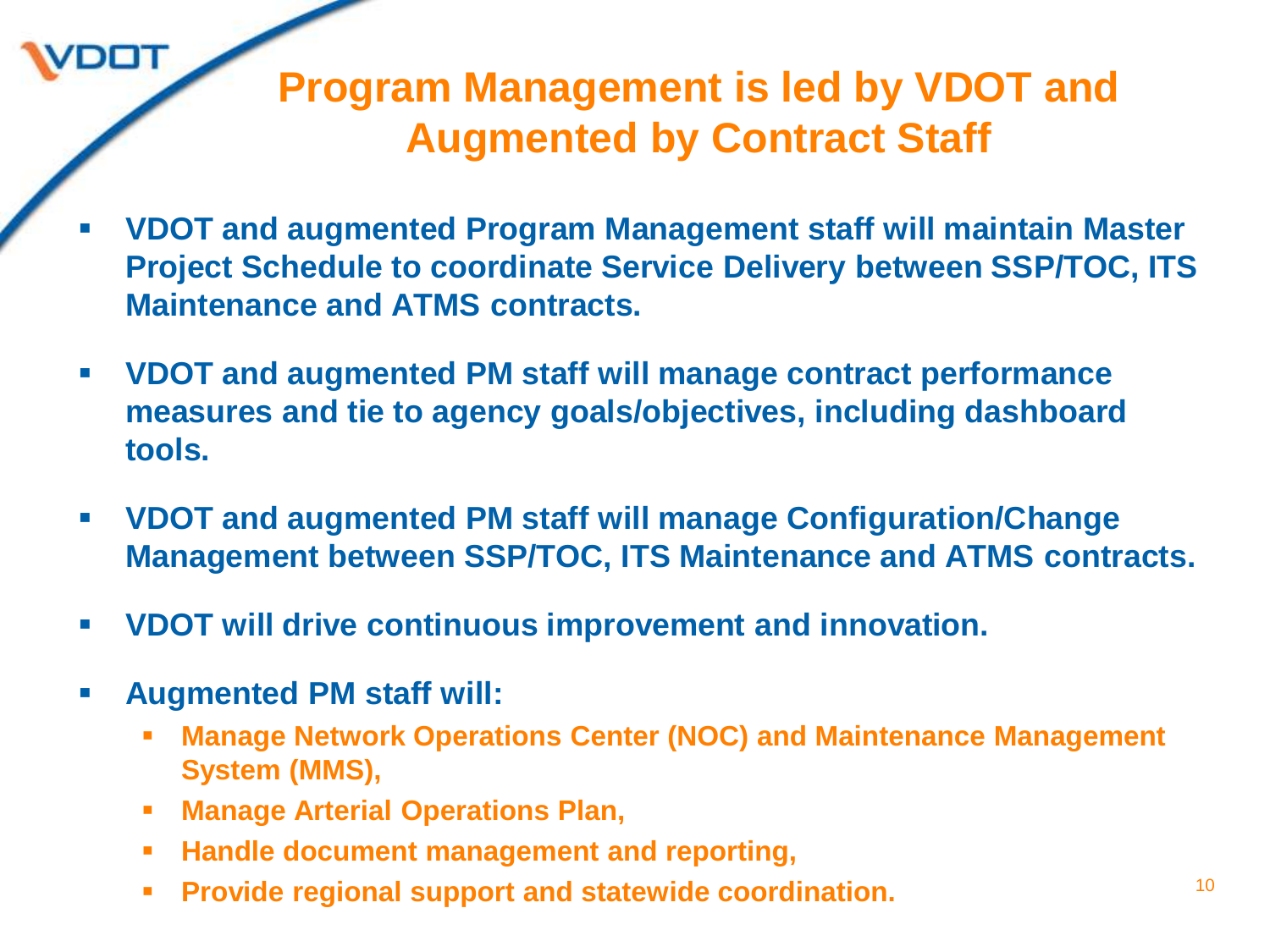#### **VDOT is Negotiating to Execute a Sole Source Contract for ATMS Services**

- **Select one statewide vendor to provide ATMS Services to all 5 TOC's in a phased approach.**
- **VDOT will manage high-availability infrastructure.**
- **Contract will provide optional software, hardware and system services by Task Order.**
	- **Parking Management System**
	- **Arterial Operations/Signal System**
- **ATMS will:**

דםכ

- **Interface with tunnels/SCADA, HMMS, CSC 2.0.**
- **Integrate VA Traffic and LCAMS into ATMS.**
- **Integrate ATM Systems (I-64, I-66, I-77, etc.).**
- **Accommodate future expansions and enhancements.**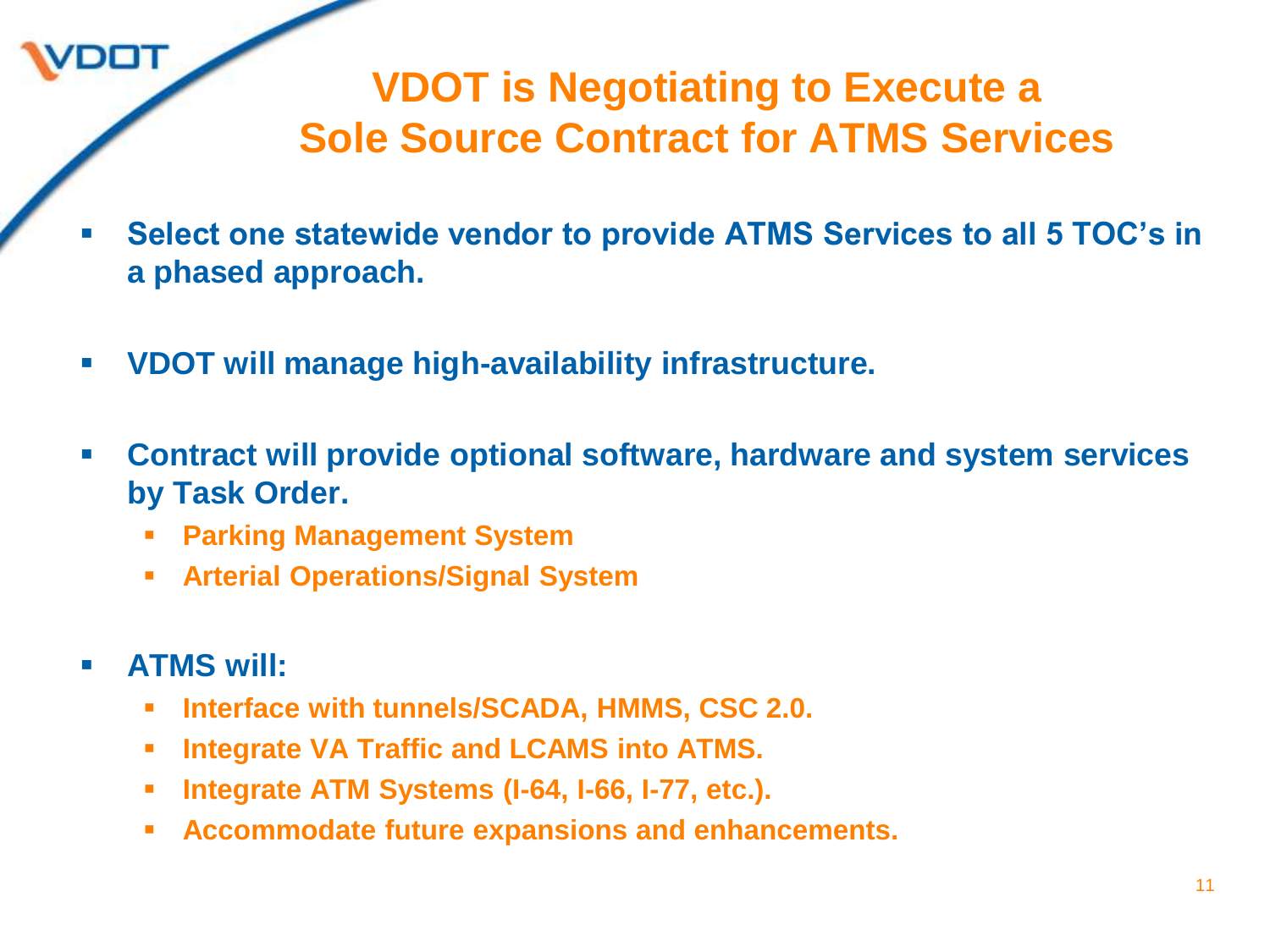DOT

# **SSP/TOC Re-procurement Schedule (non-professional services RFP)**

| <b>Procurement Milestone</b>                                       | <b>PROPOSED</b>      |
|--------------------------------------------------------------------|----------------------|
| <b>Advertise RFP</b>                                               | April 1, 2016        |
| <b>Pre-Proposal Conference and</b><br><b>Mandatory Site Visits</b> | April 15, 2016       |
| <b>Proposals Due</b>                                               | <b>June 8, 2016</b>  |
| <b>Issue Notice of Intent to Award</b>                             | <b>October 2016</b>  |
| <b>Notice to Proceed</b>                                           | November 2016        |
| <b>Transition to new contractor</b>                                | 6-9 months after NTP |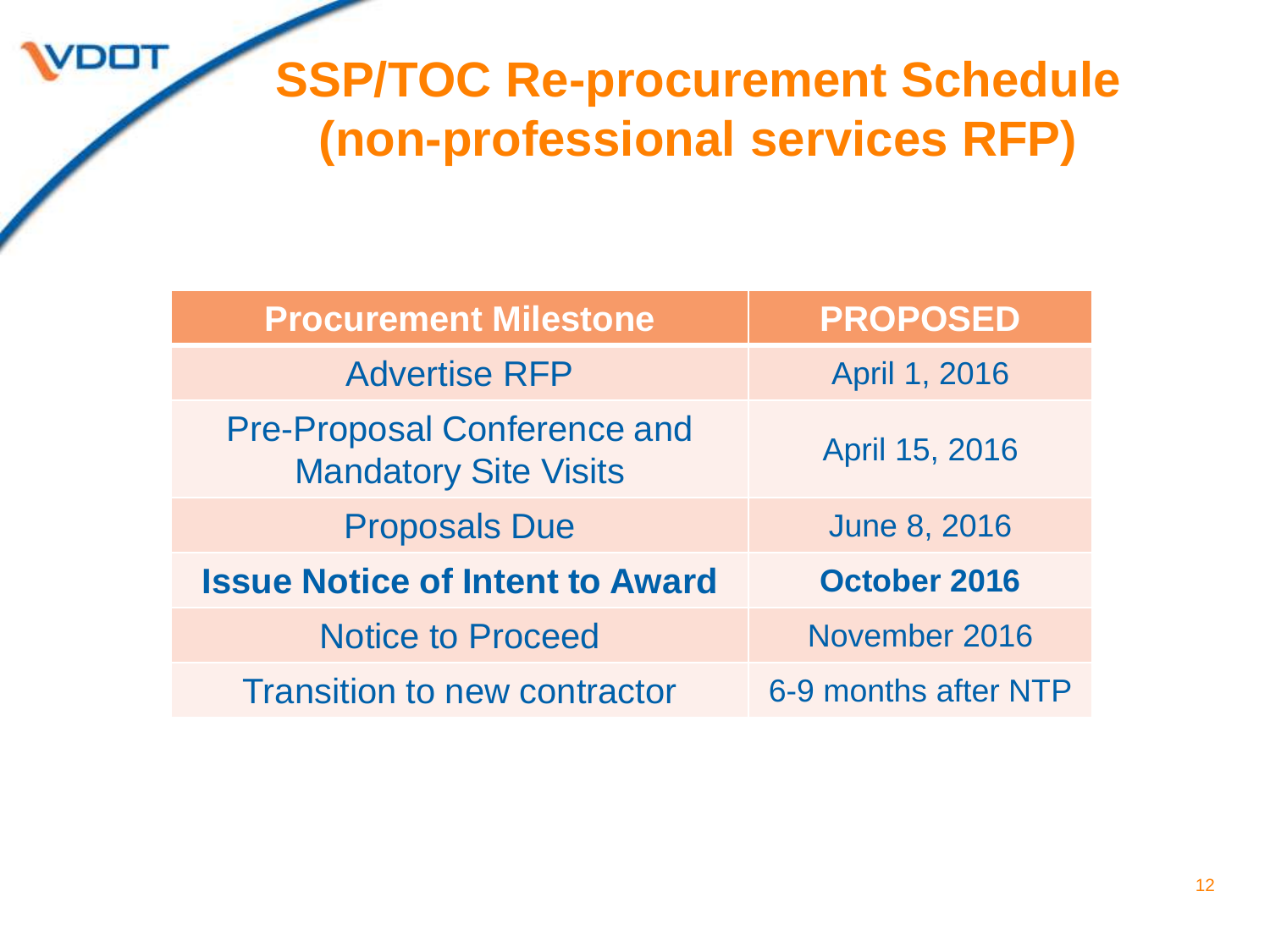

# **ITS Maintenance Re-procurement Schedule (2-step IFB)**

| <b>Procurement Milestone</b>                                       | <b>PROPOSED</b>      |
|--------------------------------------------------------------------|----------------------|
| <b>Advertise IFB</b>                                               | May 1, 2016          |
| <b>Pre-Proposal Conference and</b><br><b>Mandatory Site Visits</b> | May 15, 2016         |
| <b>Proposals Due</b>                                               | <b>July 9, 2016</b>  |
| <b>Issue Notice of Intent to Award</b>                             | <b>November 2016</b> |
| <b>Notice to Proceed</b>                                           | December 2016        |
| <b>Transition to new contractor</b>                                | 6-9 months after NTP |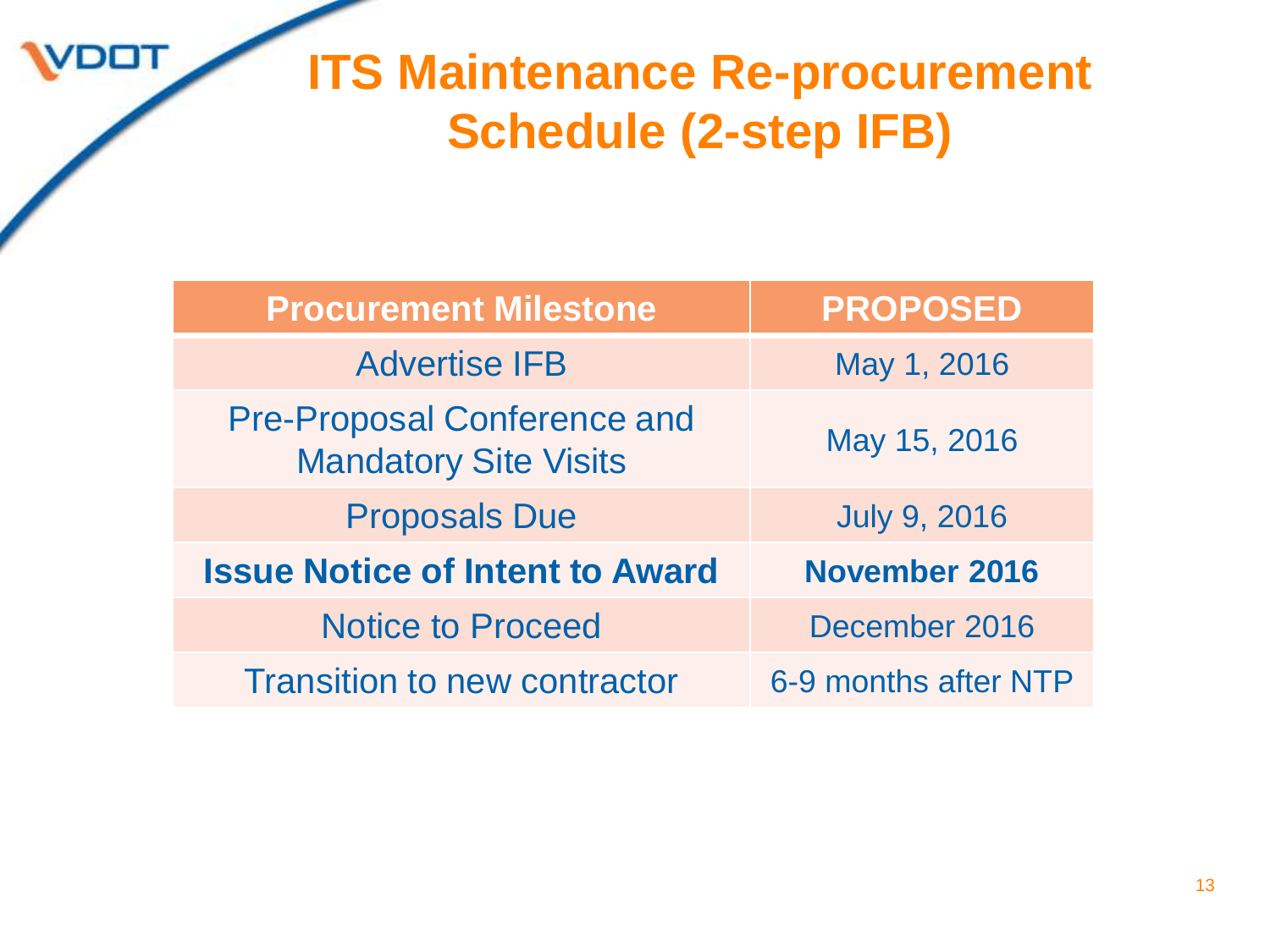**DOT** 

# **PM&G Re-procurement Schedule (non-professional services RFP)**

| <b>Procurement Milestone</b>                                       | <b>PROPOSED</b>      |
|--------------------------------------------------------------------|----------------------|
| <b>Advertise RFP</b>                                               | <b>June 1, 2016</b>  |
| <b>Pre-Proposal Conference and</b><br><b>Mandatory Site Visits</b> | June 15, 2016        |
| <b>Proposals Due</b>                                               | August 2016          |
| <b>Issue Notice of Intent to Award</b>                             | <b>December 2016</b> |
| <b>Notice to Proceed</b>                                           | January 2017         |
| <b>Transition to new contractor</b>                                | 3-6 months after NTP |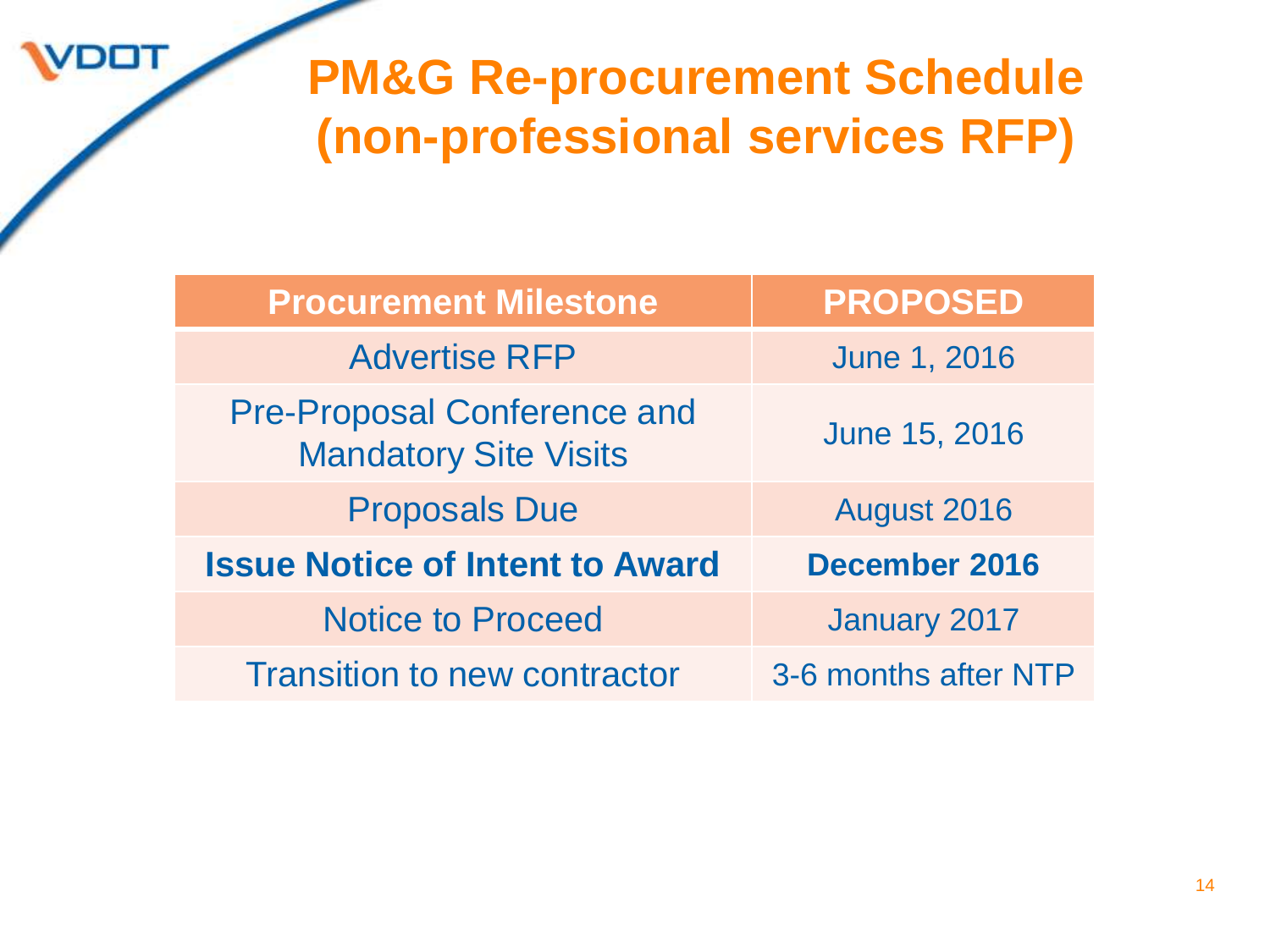#### **VDOT has Developed a Schedule for One-on-One Meetings with Individual Vendors**

- **January 20, 2016 from 8:30 AM to 5:30 PM at VDOT Central Office Complex.**
	- **Each vendor will be afforded 45 minutes to discuss above items with VDOT and ask vendor–specific questions.**
	- **VDOT will offer 3 concurrent sessions to sign-up for:**
		- **Session Track A**: Overall program strategy with State Operations Engineer, Re-Procurement Chair, and CIO (Mr. Gustafson, Mr. Cook, and Mr. Rao).
		- **Session Track B:** Unique operational characteristics for NWRO, SWRO and CRO Regional Operations leadership.
		- **Session Track C**: Unique operational characteristics for NRO and ERO Regional Operations leadership.
	- **Vendors may bring up to 5 representatives.**

- **Meetings will be scheduled on a first come, first serve basis.**
- **Sign-up sheet in back of room to indicate interest OR send email to [StatewideTOCPMO@vdot.virginia.gov](mailto:StatewideTOCPMO@vdot.virginia.gov) by COB January 11, 2016.**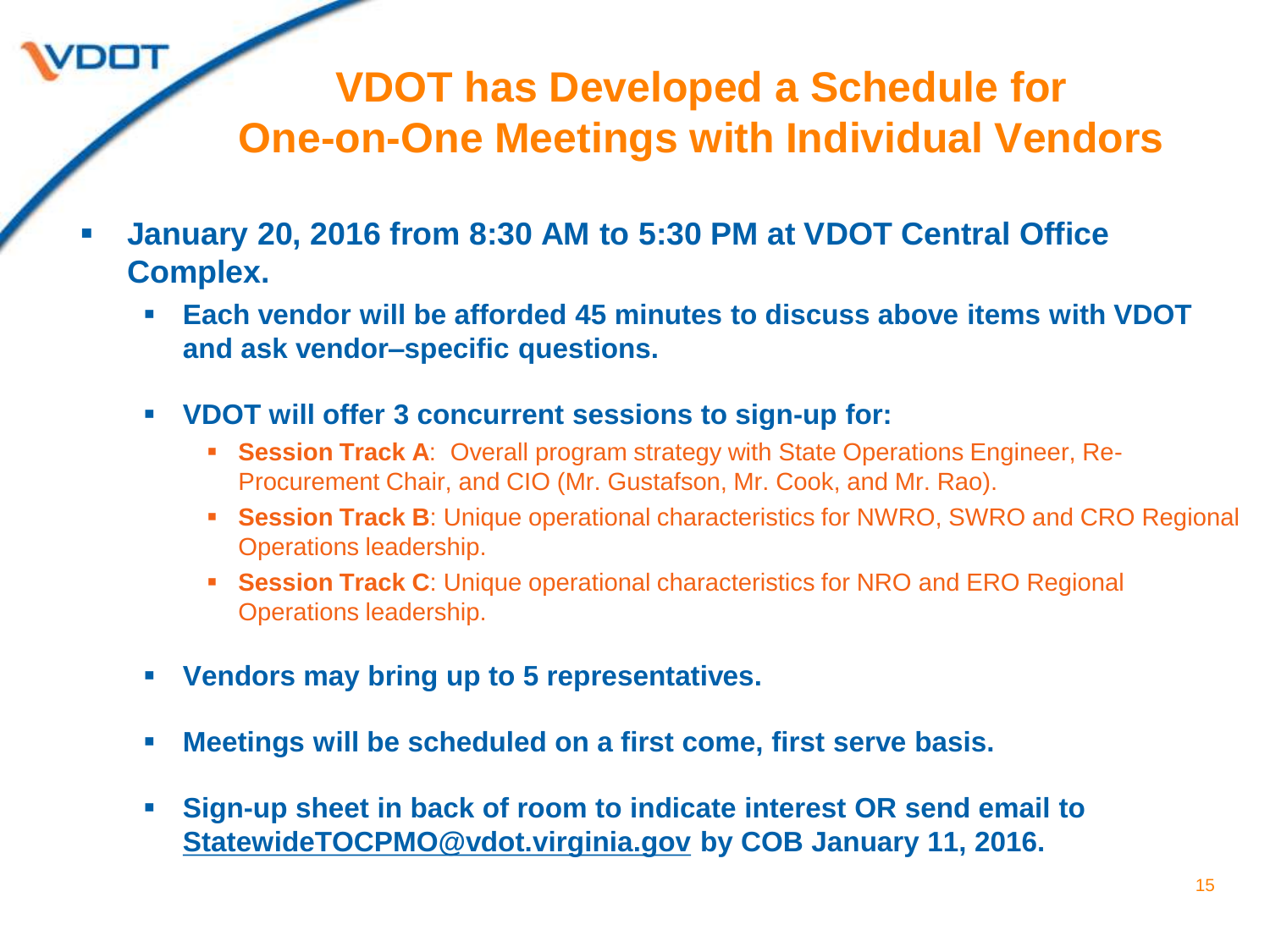**VDOT Desires Feedback from ITS Industry to Ensure Future Procurements can be Successfully Delivered**

**QUESTIONS from INDUSTRY**

דרמ

- **Please identify your NAME, ORGANIZATION, SERVICE AREA, and QUESTION.**
- **ADDITIONAL FEEDBACK and RSVPs for one-on-one meetings can be sent to the following email address:**
	- **[StatewideTOCPMO@vdot.virginia.gov](mailto:StatewideTOCPMO@vdot.virginia.gov)**